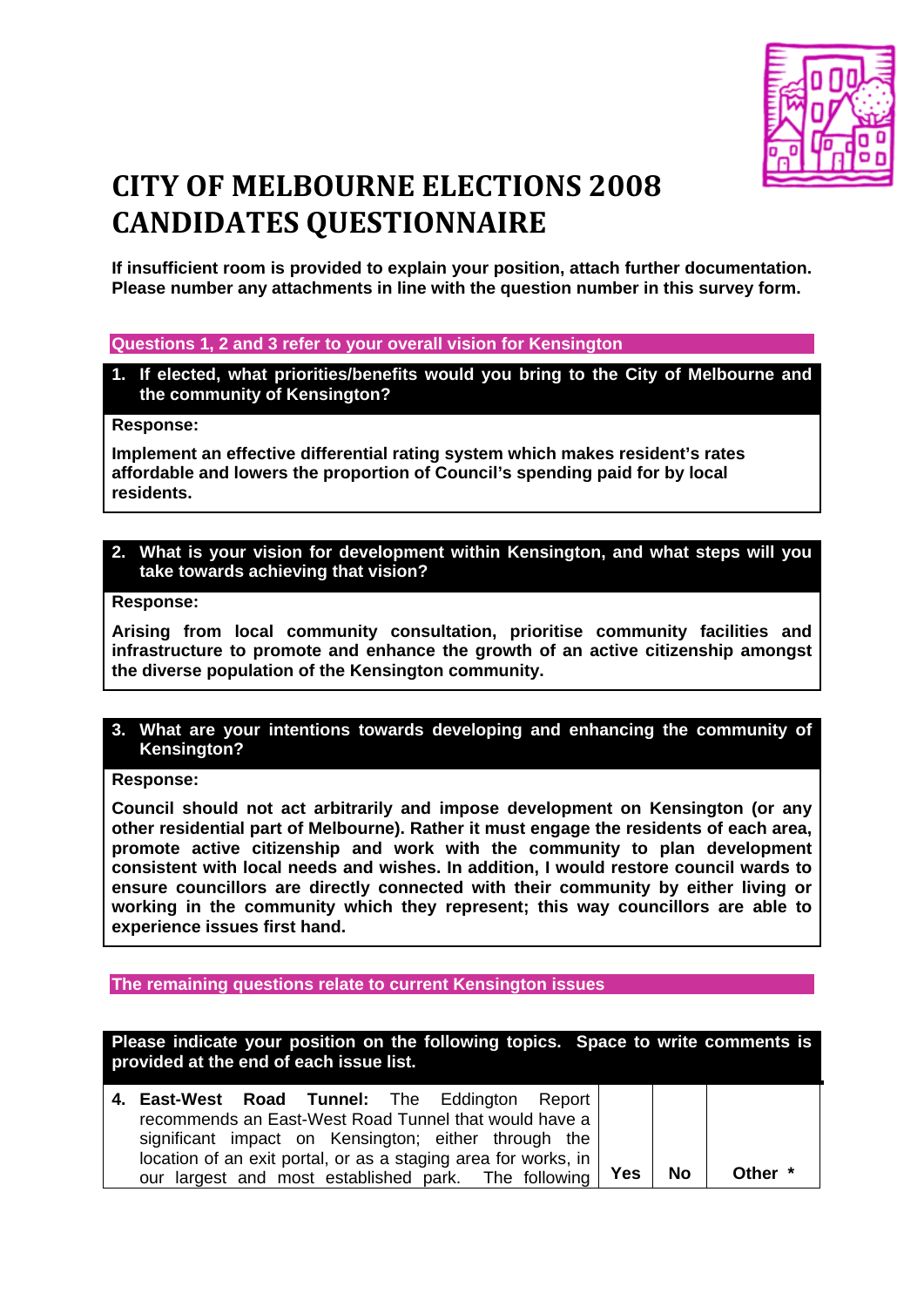| questions relate to your position on various aspects of this                                                                                                                                                                                                                                                                                                                                                                                                                                                                                                                                                                        |                       |           |                                                |  |  |  |
|-------------------------------------------------------------------------------------------------------------------------------------------------------------------------------------------------------------------------------------------------------------------------------------------------------------------------------------------------------------------------------------------------------------------------------------------------------------------------------------------------------------------------------------------------------------------------------------------------------------------------------------|-----------------------|-----------|------------------------------------------------|--|--|--|
| issue.                                                                                                                                                                                                                                                                                                                                                                                                                                                                                                                                                                                                                              |                       |           |                                                |  |  |  |
| a. Will you actively defend the use of JJ Holland Park for the<br>road tunnel portal?                                                                                                                                                                                                                                                                                                                                                                                                                                                                                                                                               | $\sqrt{}$             |           |                                                |  |  |  |
| b. Will you actively oppose the use of JJ Holland Park as a<br>staging ground for works?                                                                                                                                                                                                                                                                                                                                                                                                                                                                                                                                            | $\sqrt{}$             |           |                                                |  |  |  |
| c. Will you actively oppose negative impacts on Kensington<br>from the proposed freeway exit near the corner of<br>Dynon Rd and Kensington Rd?                                                                                                                                                                                                                                                                                                                                                                                                                                                                                      | $\sqrt{ }$            |           |                                                |  |  |  |
| * Additional comments here:                                                                                                                                                                                                                                                                                                                                                                                                                                                                                                                                                                                                         |                       |           |                                                |  |  |  |
| Parkland is for the people, especially families, and this must be a priority regardless<br>of other works. Alienation of parkland must be stopped.<br>Traffication measures and road planning must always account for the impact on local<br>residents and their community. Sometimes central planning bodies become<br>preoccupied by some ill defined notion of "the greater good" and use it as an excuse<br>to ignore local residents and communities. A critical role of elected representatives is<br>to fight to ensure notions of "public good" actually reflect the needs and wants of<br>local residents and communities. |                       |           |                                                |  |  |  |
| 5. Kensington Traffic and Transport: Since the opening of<br>CityLink, Kensington has seen increasing peak-hour traffic,<br>as well as heavy vehicles (often illegally) using the three<br>main roads to avoid tolls. Increasing trains using the<br>Craigieburn line cross Kensington's rail-road intersection.<br>The following questions relate to your position on various<br>aspects of this traffic and transport in Kensington.                                                                                                                                                                                              | <b>Yes</b>            | <b>No</b> | Other *                                        |  |  |  |
|                                                                                                                                                                                                                                                                                                                                                                                                                                                                                                                                                                                                                                     |                       |           |                                                |  |  |  |
| a. Will<br>you actively support the development of<br>a a<br>comprehensive traffic management plan for Kensington<br>(including Kensington, Epsom and Macaulay Roads)?                                                                                                                                                                                                                                                                                                                                                                                                                                                              | √                     |           |                                                |  |  |  |
| b. Specifically will you actively campaign for<br>the<br>reintroduction of the 24 hour ban on heavy commercial<br>vehicles (i.e. over 4.5 tonne gross) using Macaulay Rd<br>between Epsom Rd and Boundary Rd                                                                                                                                                                                                                                                                                                                                                                                                                        | V                     |           |                                                |  |  |  |
| c. Also, will you actively work towards increasing Childers St<br>calming, thereby addressing<br>"rat-running"<br>traffic<br>problems through the new Lloyd St industrial estate?                                                                                                                                                                                                                                                                                                                                                                                                                                                   | √                     |           |                                                |  |  |  |
| d. Will you commit to actively support Council's existing<br>opposition to the Airport Rail Link being located on the<br>Broadmeadows line?                                                                                                                                                                                                                                                                                                                                                                                                                                                                                         | $\boldsymbol{\gamma}$ |           | More info $-$<br>what are the<br>alternatives? |  |  |  |
| e. Will you actively support and encourage the development<br>and use of cycling initiatives in the City of Melbourne,<br>including Kensington?                                                                                                                                                                                                                                                                                                                                                                                                                                                                                     | √                     |           |                                                |  |  |  |
| f. Will you support the rebuilding of the Arden St footbridge<br>over the Craigieburn railway line to enhance its<br>suitability for pedestrians and cyclists?                                                                                                                                                                                                                                                                                                                                                                                                                                                                      | $\sqrt{ }$            |           |                                                |  |  |  |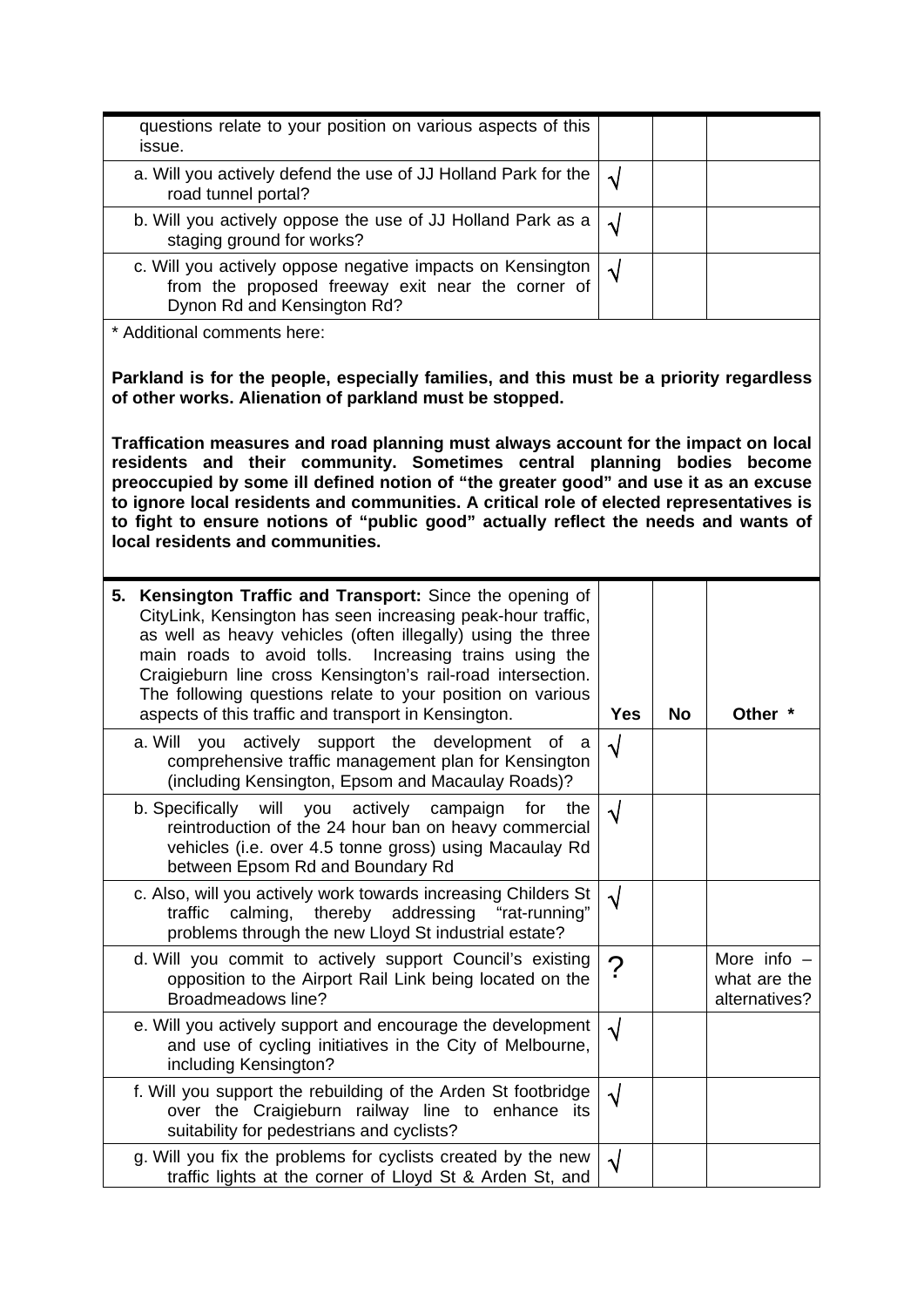| prioritise bicycles and pedestrians at this busy<br>intersection?                                                                                                                                                                                                                                                     |            |           |         |
|-----------------------------------------------------------------------------------------------------------------------------------------------------------------------------------------------------------------------------------------------------------------------------------------------------------------------|------------|-----------|---------|
| h. Will you take steps to increase appropriate public<br>transport throughout the City of Melbourne, including<br>Kensington?                                                                                                                                                                                         | $\sqrt{ }$ |           |         |
| * Additional comments here:                                                                                                                                                                                                                                                                                           |            |           |         |
| The Community of Kensington: Residents of Kensington<br>6.<br>are proud of, and highly value the friendly, public-spirited,<br>village-like community of our suburb.<br>Many factors<br>contribute to this atmosphere. The following questions<br>relate to various factors that impact our community spirit.         | <b>Yes</b> | <b>No</b> | Other * |
| a. Will you commit to retain the Kensington Boundary<br>Transition Committee until at least June 2009?                                                                                                                                                                                                                | √          |           |         |
| b. Will you actively support the Doutta Galla Health Service<br>being retained and expanded within Kensington?                                                                                                                                                                                                        | $\sqrt{}$  |           |         |
| c. Will you support enhancement of local parks in the<br>Kensington area including development of under<br>utilised sites (eg Eastwood Street and Moonee Ponds<br>Creek) and continued enhancement of facilities in<br>existing local parks (eg Skinny Park/Bellair St Reserve,<br>Bayswater Rd, JJ Holland Park etc) | $\sqrt{}$  |           |         |
| d. Will you support continuing Council support for local<br>community and sporting organisations?                                                                                                                                                                                                                     | √          |           |         |
| e. Will you support initiatives that encourage increased aged<br>and social accommodation within Melbourne?                                                                                                                                                                                                           | √          |           |         |
| * Additional comments here:                                                                                                                                                                                                                                                                                           |            |           |         |
| 7. Will you support initiatives to enhance local businesses? If so, what priorities do you                                                                                                                                                                                                                            |            |           |         |

**7.** Will you support initiatives to enhance local businesses? If so, what priorities do you envisage?

**Council has a key role to play for local small businesses especially micro businesses employing fewer than 5 people, many of which are home based sole traders. In conjunction with the State Office of small business there are a range of seminars and training supports that can be delivered to local business. Promotion and facilitation of links and networks between similar categories of local small business for sharing ideas or combining for business opportunities is an obvious area for Council as part of local economic development. It is important that businesses dealing with Council are paid on time. This discipline (targeted at small business particularly) should have a requirement that invoices be paid within 30 days or the council suffer a financial penalty paralleled with greater officer accountability for meeting this policy.**